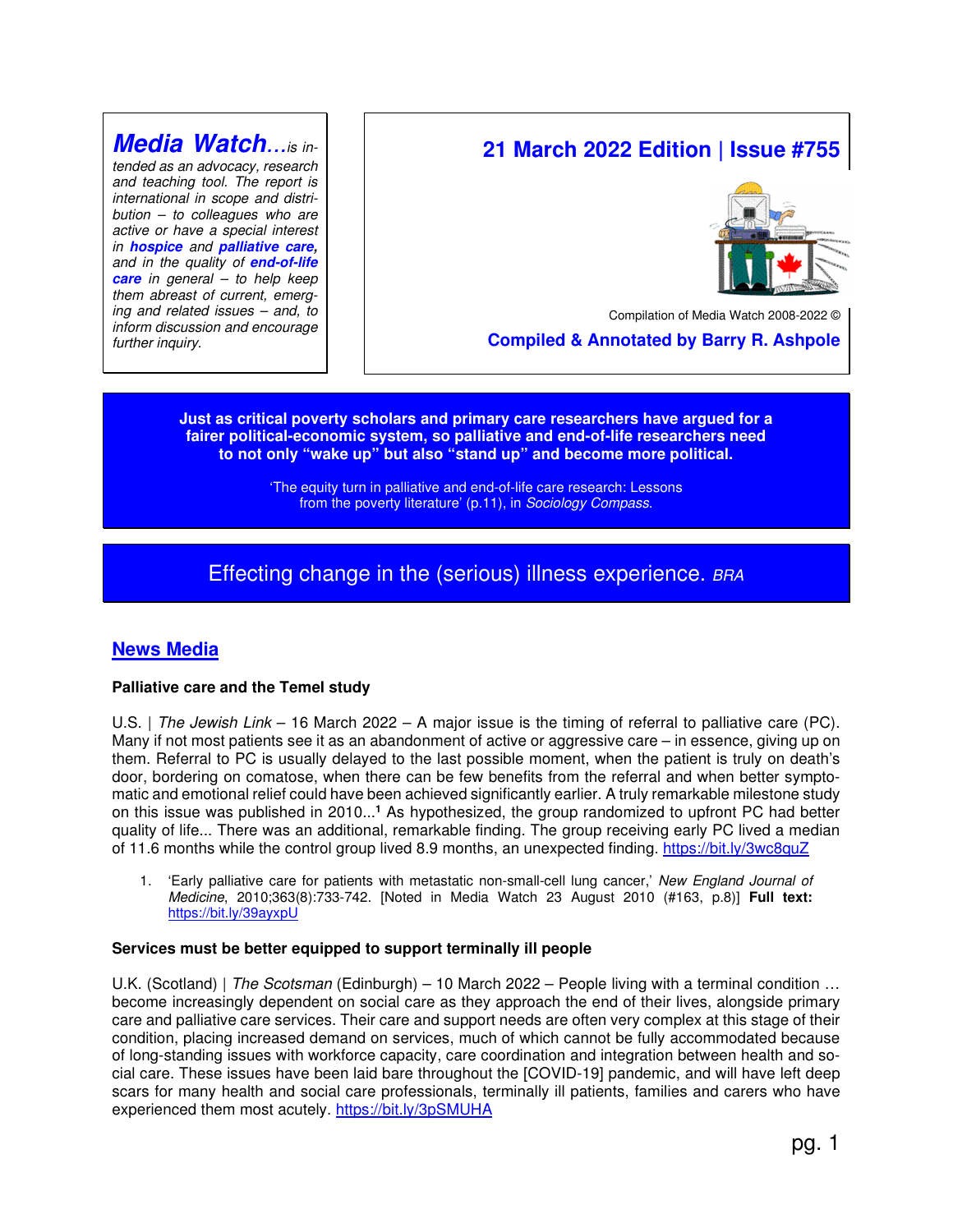# **Huge increase in people dying at home since COVID-19 pandemic began**

U.K. | Wales Online – 1 March 2022 – More than 100,000 extra deaths have taken place in private homes in the U.K. since the COVID-19 pandemic began… Extra deaths, known as excess deaths, are the number of deaths that are above the average recorded in previous years. But although COVID-19 has been one of the main drivers of excess deaths in hospitals and care homes, the virus has accounted for only a minority of the extra deaths in homes. Compiled by the PA news agency with Hospice UK, analysis shows 87,196 excess deaths in private homes have been registered in England and Wales since the start of the pandemic, while 11,113 have been registered in Scotland. The latest available figures for Northern Ireland show 2,620 excess deaths took place in private homes from March 2020 to December 2021. https://bit.ly/3MJ9RXE

Noted in Media Watch 1 November 2022 (#741, p.4):

 'Dying at home: Not enough community staff to support a good death…,' Nursing Standard, Royal College of Nursing, 27 October 2021. https://bit.ly/3EjlU8R

# **The palliative care solution**

CANADA | Le Droit (Ontario, ON) – 28 February 2022 – Across Canada, governments are trying to find a solution to escalating healthcare costs and resource pressures. Ontario is working to find a solution to a healthcare system that was already under pressure even before the COVID pandemic. What can the province do to address rising costs and capacity shortages resulting in back-end healthcare? Hospices are only a small part of the solution: they provide patients with compassionate palliative care (PC), which is less expensive than that provided by hospitals, and helps free up hospital beds. Ontario's Auditor General has estimated that the daily cost of a PC bed is about one-third that of an acute care hospital bed.<sup>1</sup> However, despite this economic advantage, hospices struggle to survive. https://bit.ly/34A2AZ1

1. '2014 Report of the Office of the Auditor General of Ontario (Chapter 3: Ministry of Health & Long Term Care – Palliative Care, pp.258-288),' 9 December 2014. [Noted In Media Watch 15 December 2014 (#388, p.2)] https://bit.ly/3KxSLdi

**N.B.** French language article. Selected articles on access to PC in Canada noted in Media Watch 7 February 2022 (#752, pp.4-5)]

# **Government & Non-Government Organizations et al**

#### **Time to Reflect National Survey findings**

IRELAND | Irish Hospice Foundation – 18 March 2022 – The Foundation's research shows that 68% of respondents lost a loved one during the pandemic, while 43% suffered multiple bereavements over the two years. The necessary restrictions during COVID-19 meant 30% of those bereaved were not able to attend the funeral of



their person who had died, with 82% stating they had family and friends excluded from funerals. The findings of the survey are not all negative … with 56% of people saying it has prompted them to open up conversations on death and dying with family and friends, 67% have a greater awareness of how the death of a loved one can impact on those left behind... https://bit.ly/3KW6f2C

Cont. next page



Reader feedback on the focus and content of Media Watch is critically important to know that the report has value as an advocacy, research and/or teaching tool.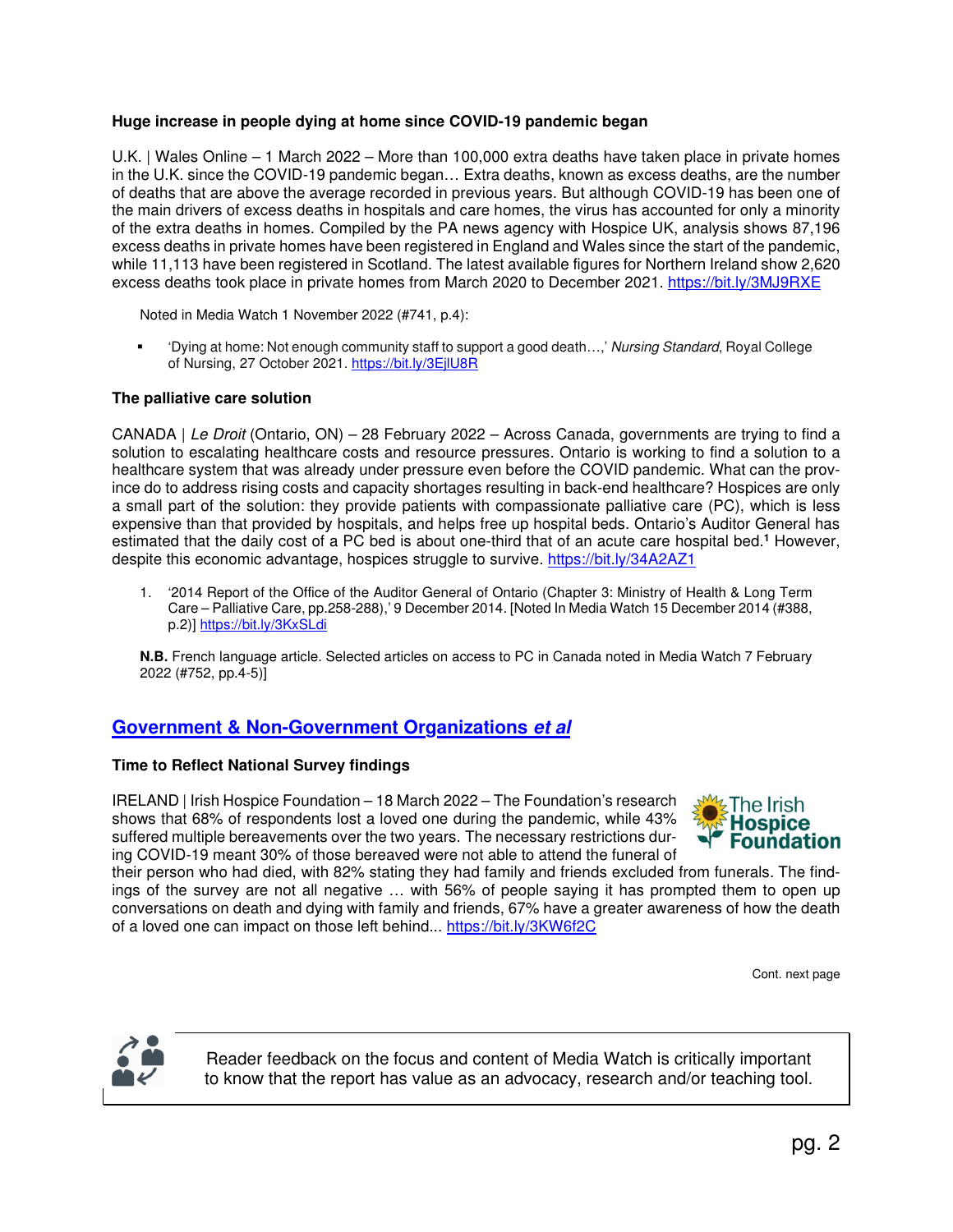# **Related:**

- 'How long should it take to grieve? Psychiatry has come up with an answer,' The New York Times, 18 March 2022. https://nyti.ms/364ocgY
- 'COVID has changed how we live, how we die, and how we grieve,' The Conversation, published online 17 March 2022. https://bit.ly/3Jq627J

# **Private Equity at Home: Wall Street's Incursion into the Home Healthcare & Hospice Industries**

U.S. | Private Equity Stakeholder Project – 18 March 2022 – The home healthcare and hospice industries are some of the fastest growing industries in the U.S. economy, making it especially attractive to private equity firms. As for-profit companies continue to dominate these spaces, profit incentives continue to jeopardize quality of care (QoC) for patients and quality of life for employees. Major investments in these industries … can help provide the resources necessary to improve the QoC in the industry by supporting home healthcare and hospice workers. However, policymakers should prioritize transparency and accountability in this space to make sure public funds are being spent as intended, and to guarantee that the financial incentives of private equity firms do not distort the QoC… https://bit.ly/3L0SjVo

**N.B.** Private Equity Stakeholder Project website: https://bit.ly/3JpMtfP

# **Universal Principles for Advance Care Planning**

U.K. (England) | National Health Service England – 17 March 2022 – In 2021, a Care Quality Commission report included recommendations for a consistent national approach to advance care planning (ACP)**<sup>1</sup>** … to enable people, their families and/or representatives, clinicians, professionals and workers to share the same understanding and expectations of ACP. The Department of Health & Social Care set up a Ministerial Oversight Group to provide assurances that progress was being made towards implementing the recommendations of that report. The purpose of this document is to set out six high level principles for ACP in England. These universal principles should be used to drive improvements in inclusion, equality and diversity everywhere across the country. https://bit.ly/3KU5d7w

1. 'Protect, respect, connect – decisions about living and dying well during COVID-19,' Care Quality Commission, March 2021. [Noted in Media Watch 22 March 2021 (#709, pp.3-4)] http://bit.ly/3eMn6Iy

#### **Hospice UK launches report on the future of palliative care in Wales**

U.K. (Wales) | Hospice UK – 15 March 2022 – Hospice UK is calling for Welsh community health and care commissioners to ensure 24-hour care is available across Wales, focusing on the needs of those who are receiving care, their families, carers and loved ones. Despite the demand for specialist palliative care (PC) at



home increasing, vital out-of-hours support for people dying at home is still not widely available across Wales. 'Future Vision Cymru: Seamless and Sustainable' suggests current projections indicate the nation's ageing population, with children and adults living longer and often with more complex needs, will contribute to an increase of 25% in PC needs by 2040. **Download report at:** https://bit.ly/3JquiGD

**N.B.** Search back issues of Media Watch for additional articles on palliative and end-of-life care in "Wales" at: http://bit.ly/2ThijkC



# Media Watch: Access Online

Media Watch (or a link to the report) is posted on a number of websites that serve the hospice and palliative care community-at-large. Complete listing p.13.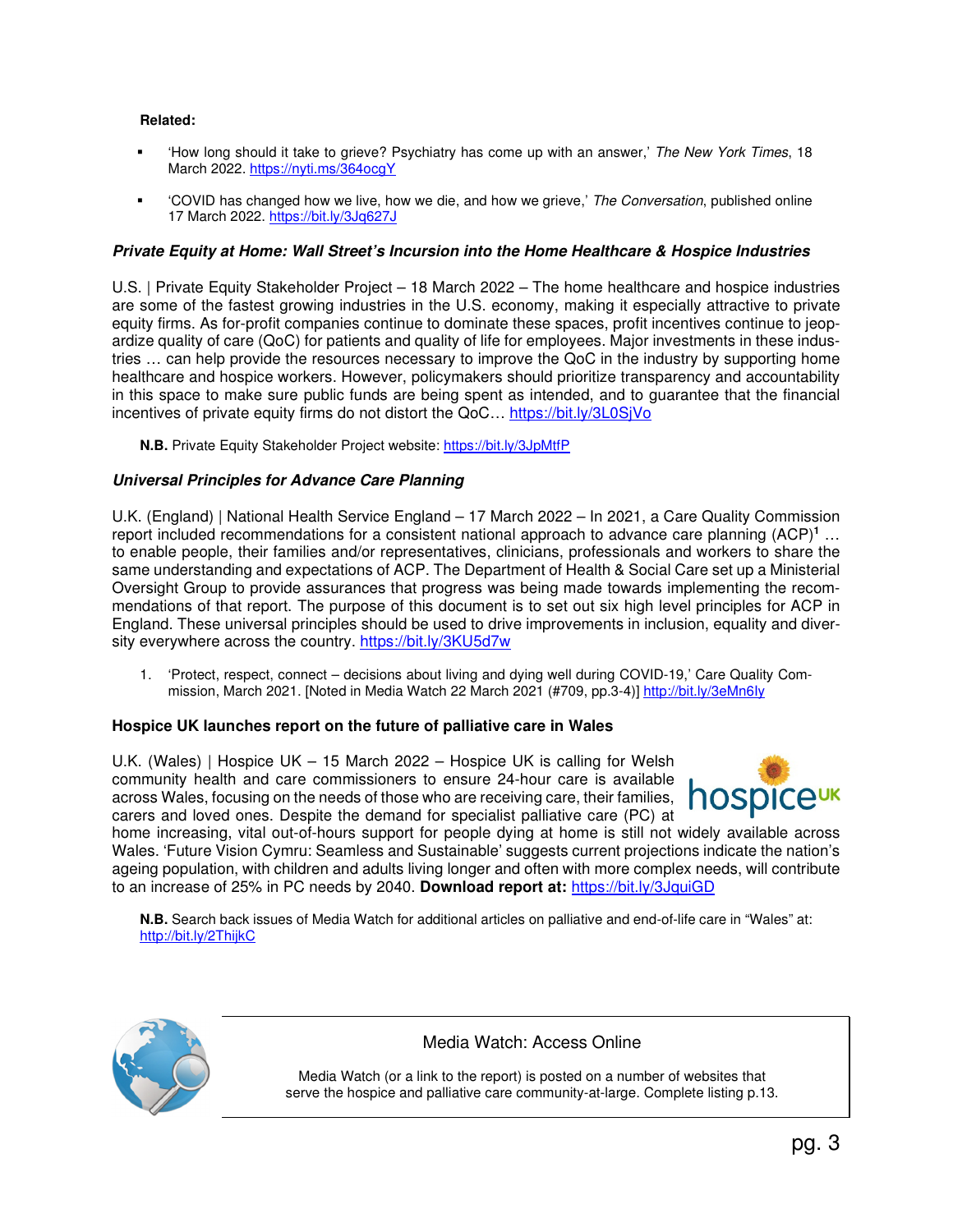# **The Cost of Dying 2022 Report: Examining the true impact of bereavement in America**

U.S. | The Empathy Foundation – 14 March 2022 – Families dealing with loss have unique needs, issues that are often insufficiently addressed by the systems meant to support them. COVID-19 has brought these needs into sharp focus, highlighting the full scope of what families must go through after a loved one dies, and the lack of support that is available to guide them through all the financial, legal, and emotional challenges they face. This report takes a comprehensive look at the cost of dying… Not only the emotional toll of grief, but the actual, practical burden of dealing with every logistical detail of funerals, paying debts, or administering estates, which requires everyday people to spend their time, effort, productivity, and mental energy, not to mention significant sums of money... **Download report at:** https://bit.ly/3J4ZJWV

#### **Center to Advance Palliative Care releases key findings from first comprehensive literature review of healthcare for Black patients with serious illness**

U.S. | Center to Advance Palliative Care – 8 March 2022 – Black patients and their families experience worse pain management, ineffective communication from providers, and an outsized burden on family caregivers. **1** The goal of the literature review is to clearly establish what is known about disparities, barriers, and successful interventions. The review included peer-reviewed journal articles from Pub-



Med, Scopus, and recommendations from the Center's initiative's steering committee members. Since "serious illness" was the overarching theme, research on various diseases fell within that umbrella, including cancer, heart disease, dementia, end-stage renal disease, and HIV. https://bit.ly/37j1mST

1. 'Healthcare for Black Patients with Serious Illness: A literature review,' Center to Advance Palliative Care, March 2022. https://bit.ly/3KzEZaf

**N.B.** Search back issues of Media Watch for additional articles on "disparities" and also "racism" in the U.S. healthcare system in the context of palliative and end-of-life care at: http://bit.ly/2ThijkC

# **Specialist Publications**

#### **Rural palliative care**

#### **Talking together in rural palliative care: A qualitative study of interprofessional collaboration in Norway**

BMC HEALTH SERVICES RESEARCH | Online – 7 March 2022 – Formal and informal opportunities for talking together are a matter of providing coordinated collaborative patient care... Although recent Norwegian policy documents indicate a need for palliative care (PC) pathways and a focus on improving fragmented services and uncoordinated transitions of care, these shortcomings are rarely discussed as safety issues. There is evidence connecting patient safety to well-functioning collaboration amongst health professionals, as communication failures account for the majority of adverse events in patients. Participants perceived delayed discharge letters and lack of direct contact between hospitals and primary care as a safety risk. GPs could feel they had lost track of their patients in need of PC. **Full text:**  https://bit.ly/3sU8qhf

# **Research Matters**

**'A case study of researcher experiences in studying dying, death and grief in an interdisciplinary setting'** (p.11), in Mortality.

# **Publishing Matters**

**'Editorial misconduct: The case of online predatory journals'** (p.11), in Heliyon.

**'Combatting Predatory Academic Journals & Conferences'** (p.12), InterAcademy Partnership.

**'Analysis of 567,758 randomized controlled trials published over 30 years reveals trends in phrases used to discuss results that do not reach statistical significance'** (p.12), in Plos Biology.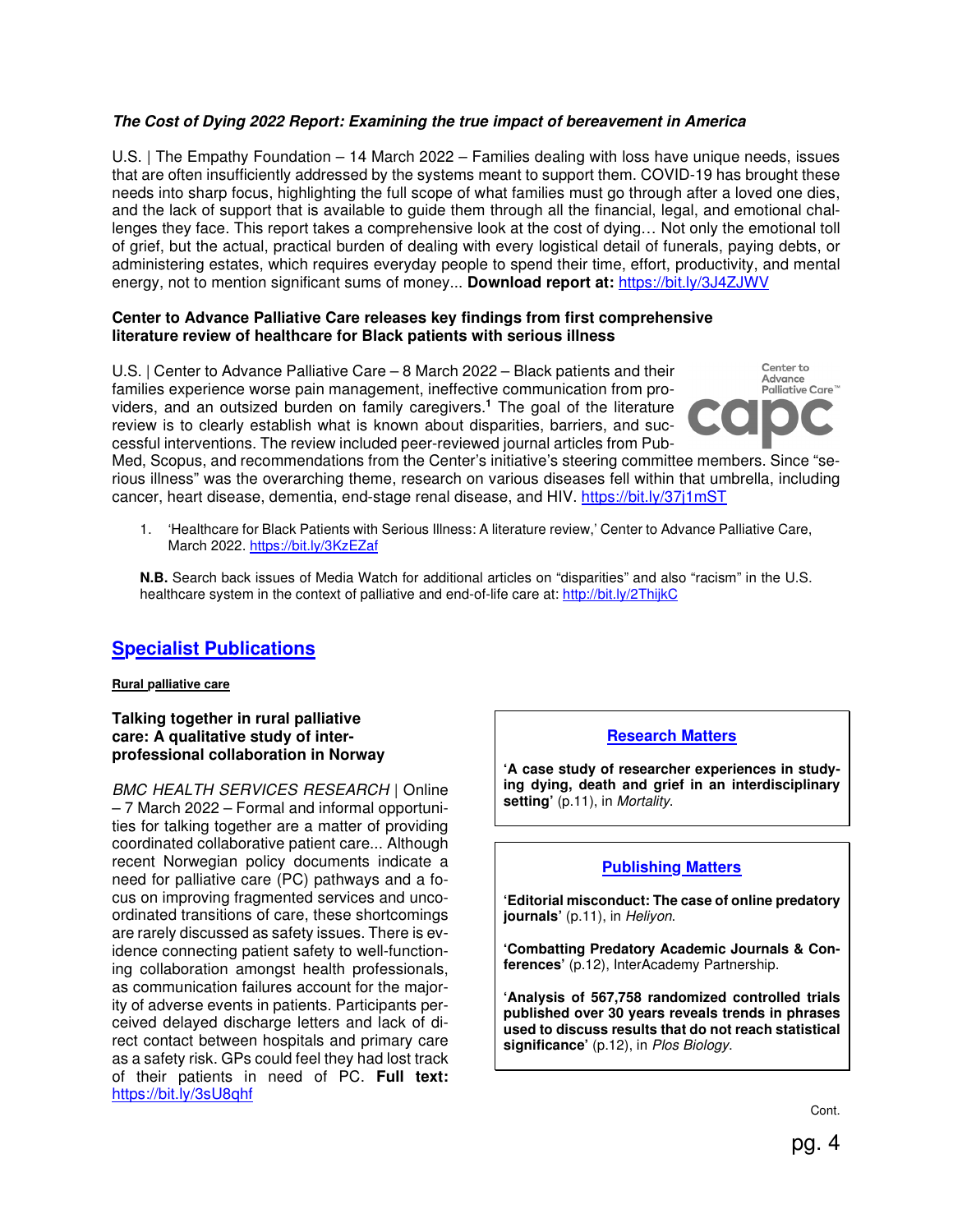#### **Related:**

- '"Hard to say goodbye over iPad": Experiences of palliative care providers and lessons learned during the COVID-19 pandemic in rural communities of Indiana, U.S.,' Journal of Hospice & Palliative Nursing, published online 10 March 2022. **Abstract:** https://bit.ly/3MNU49Y
- 'Implementation of a palliative care program in a rural hospital: Report from the first year,' Journal of Hospice & Palliative Nursing, 2022;24(2):125-131. **Abstract:** https://bit.ly/35ZLpR0

#### **Palliative care in oncology**

#### **Personal positioning of oncology patients in palliative care: A mixed-methods study**

BMC PALLIATIVE CARE | Online – 11 March 2022 – The patients who participated in the qualitative part of this study were focused on the possibilities of living in the present time and extending life into the future, however indeterminate and short-term. The intensification and relative distancing of the present are correlates of distancing from the disease condition and the threat of death, and the meaning and value of life, accompanied by the hope of continued life through faith, standing out. This description shows an investigation based on phenomenological proposals that allowed a new and more precise explanation of how the elements are sustained and constituted the complex phenomenon of the human positioning of patients with advanced cancer... **Full text:** https://bit.ly/3JbC9Yv

#### **Related:**

- 'Palliative care is the umbrella, not the rain a metaphor to guide conversations in advanced cancer,' JAMA Oncology, published online 17 March 2022. **Abstract:** https://bit.ly/34X5Iyk
- 'Advance directives in oncology and haematology: A long way to go a narrative review,' Journal of Clinical Medicine, 2022;11(5):1195. **Full text:** https://bit.ly/3HZtqr6

#### **Pediatric palliative and end-of-life care**

**A realist evaluation of a home-based end-of-life care service for children and families: What works, for whom, how, in what circumstances and why?** 

BMC PALLIATIVE CARE | Online – 8 March 2022 – Provision of end-of-life care (EoLC) in the preferred setting of children, young people and their families is a priority within palliative care policy and practice. The Care 24 Lothian service is an effective and valued model for providing high quality EoLC and support which is family oriented and led. This realist evaluation provides valuable insights into the essential components of a homebased EoLC service for children and their families, which will be of particular interest to policymakers, researchers and professionals across health, social care and the third sector. The programme theory can be tested in other areas with the aim of enhancing paediatric EoLC for families who wish for their child to be cared for and die at home. **Full text:** https://bit.ly/3pP89Ky

#### **Achieving global pediatric palliative care equity: What we have yet to learn**

JAMA NETWORK OPEN | Online – 8 March 2022 – Nearly two-thirds of countries lack access to pediatric PC despite a clear need. Children in low- and middleincome countries experience disproportionately high illness-related morbidity and mortality, an inequity highlighted in pediatric cancer. More than 80% of U.S. children with cancer will survive 5 years, compared with less than 30% of children with cancer living in low- and middle-income countries; this injustice is more striking when considering that more than 80% of global pediatric cancer cases occur in these countries. For children with cancer living in low- and middle-income countries, improving integration of pediatric PC is just as crucial as improving access to life-extending therapies to decrease family suffering and improve quality of life. **Full text:** https://bit.ly/3KTHa8P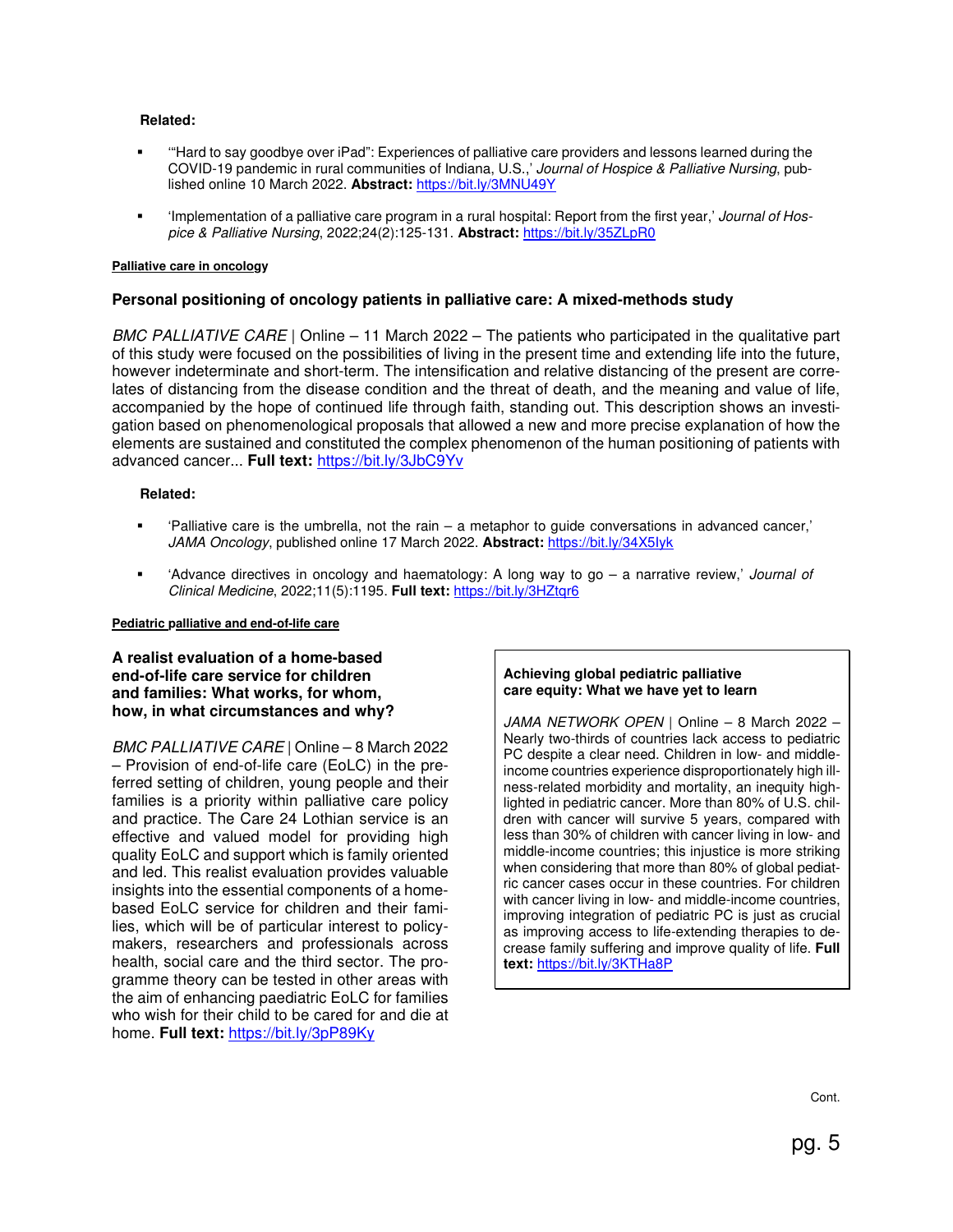#### **Related:**

- 'Advancing global palliative care over two decades: Health system integration, access to essential medicines, and pediatrics,' Journal of Pain & Symptom Management, published online 6 March 2022. **Full text:** https://bit.ly/35tXNZF
- 'Role of social workers in family conferences for critically ill infants,' Journal of Palliative Medicine, published online 14 March 2022. **Abstract:** https://bit.ly/3KETAkH
- 'The pediatric palliative advanced practice registered nurses: Leading the future,' Journal of Pediatric Health Care, published online 3 March 2022. **Abstract (w. references):** https://bit.ly/3vL0mB2
- 'Development of a research-based classification of approaches to paediatric palliative medicine service provision within children's and young adults' hospices: A mixed methods study,' Palliative Medicine, published online 14 March 2022. **Full text:** https://bit.ly/3wa1j6o

#### **Discussing prognosis and what matters most for people with serious illness**

BRITISH MEDICAL JOURNAL | Online – 28 February 2022 – Technological advances in medical care give clinicians unprecedented capability to prolong life. However, this may not be appropriate for patients with serious illness. Serious illness refers to health conditions that carry a high risk of mortality, poor function and quality of life (QoL), and strain on caregivers. For people with serious illness, life prolonging treatments may not align with their preferences or help meet their goals, and may increase their suffering and that of their family members. People with serious illness commonly express goals beside simply living longer. Those who recognise that they are nearing the end of life generally prefer care focused on QoL and increased time spent at home. **Abstract:** https://bit.ly/3hY9gD9

#### **Death education and photovoice at school: A workshop with Italian high school students**

DEATH STUDIES | Online – 18 March 2022 – The study shows the effects of a death education workshop with Italian high school students. Students from 10 high schools throughout Italy participated: 212 in the experimental group and 204 in the control group. Four weekly, two-hour workshops about the themes of death, with theoretical lessons and an experiential artistic activity of photovoice. Results show that the students in the experimental group showed significantly increased self-efficacy levels and existential anxiety levels did not increase after death education intervention. Educating youth about death could give them the skills to improve the management of death-related events and cope with negative emotions. **Abstract:** https://bit.ly/36945hv

Noted in Media Watch 29 March 2021 (#710, p.8):

 '"Death education's "period of popularity": Lessons for contemporary P-12 schools in the U.S. during the COVID-19 pandemic,' Death Studies, published online 24 March 2021. **Abstract:** https://bit.ly/3d3TDHr

Noted in Media Watch 2 November 2020 (#690, p.10):

 'Death education for children and young people in public schools,' International Journal of Palliative Nursing, published online 28 October 2020. **Abstracts:** https://bit.ly/37KQaN7



# **Barry R. Ashpole**

MY INVOLVEMENT IN HOSPICE AND PALLIATIVE CARE DATES FROM 1985. As a communications consultant, I've been involved in or responsible for a broad range of initiatives at the community, regional, provincial and national level. My current work focuses primarily on advocacy and policy development in addressing issues specific to those living with a terminal illness – both patients and families. In recent years,

I've applied my experience and knowledge to education, developing and teaching on-line and in-class college courses on different aspects of end-of-life care, and facilitating issue specific workshops, primarily for frontline care providers. Biosketch on the International Palliative Care Resource Center website at: http://bit.ly/2RPJy9b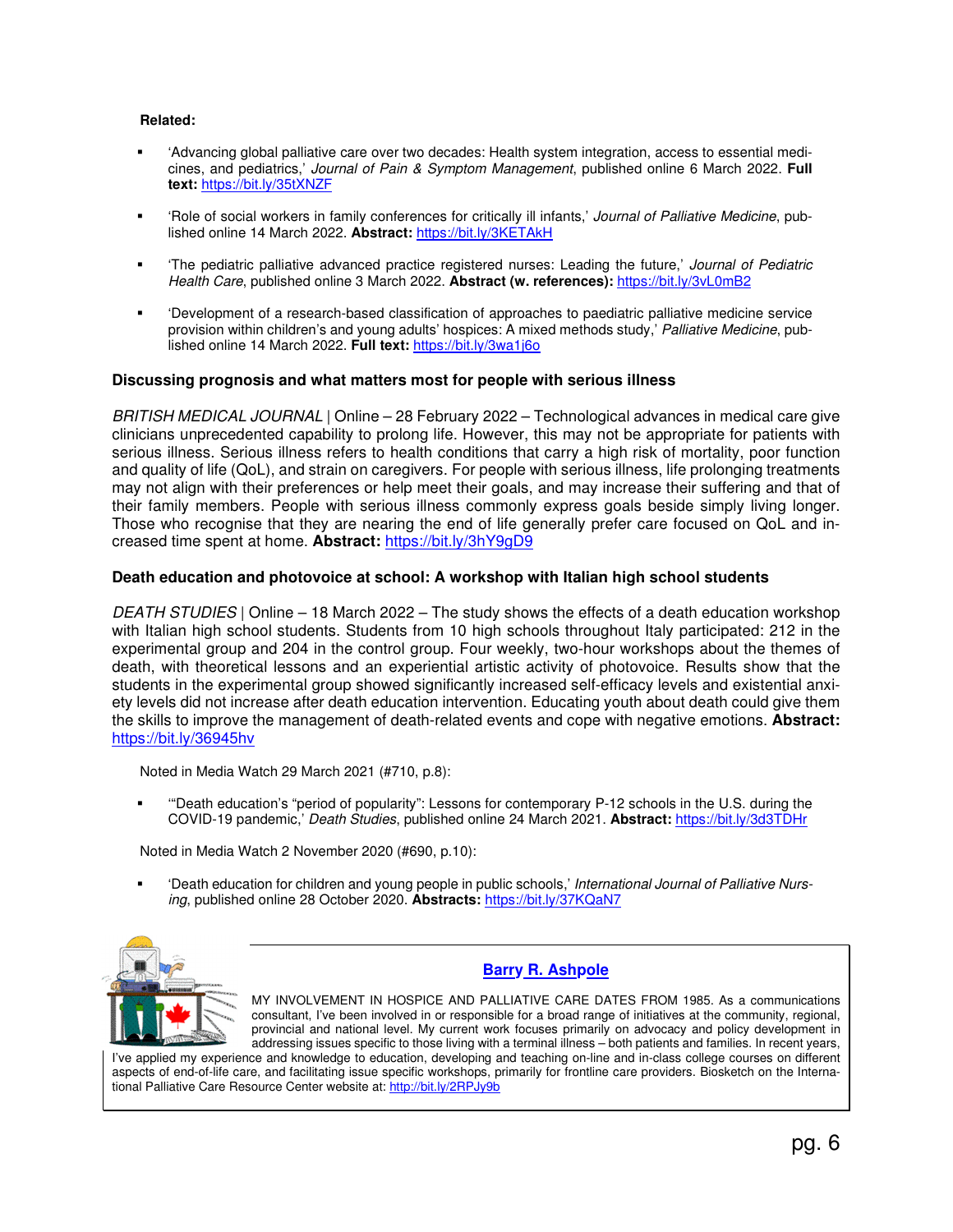# **Community-based death preparation and education: A scoping review**

DEATH STUDIES | Online – 11 March 2022 – The COVID-19 pandemic revealed a need for people and communities for death preparation. Few studies have examined community-level interventions for death preparation and education. This review scrutinized the relevant literature following PRISMA 2018 guidelines. Six databases were searched for articles published between 2010 and 2020. Cultural, socioeconomic, and individual values affected death preparation and that online courses and life-death education were effective preparation methods. Additional research is needed to identify the population-specific effectiveness of interventions. To fully investigate death preparation and education at the community level, theorybased studies employing quantitative and qualitative methods are also needed. **Abstract:** https://bit.ly/3KDlfSR

# **Research Matters**

**'Researching compassionate communities from an interdisciplinary perspective: The case of the Compassionate Communities Centre of Expertise'** (p.11), in Gerontologist.

#### **Related:**

'Civic engagement in serious illness, death, and loss: A systematic mixed-methods review,' Palliative Medicine, published online 14 March 2022. **Abstract (w. references):** https://bit.ly/3MUaspy

# **End-of-life care for people with severe mental illness: The MENLOC evidence synthesis**

HEALTH & SOCIAL CARE DELIVERY RESEARCH, 2022;10(4). People with se- **NIHR** | National Institute vere mental illness ... have significant comorbidities and experience higher mortality rates and reduced life expectancy than the general population. Policy across the U.K. includes a focus on improving end-of-life care (EoLC) where diagnosis is immaterial, and requires the introduction of palliative and supportive care earlier in the dying trajectory. In the context of calls for parity of esteem, referring to the expectation that care for people with mental health problems should be of the same quality as care for all other people, this project aimed to synthesise relevant research and other evidence relating to EoLC for people with severe mental illness. **Full text:** https://bit.ly/3Jna6Wk

Noted in Media Watch 7 March 2022 (#754, p.3):

 'End-of-life care for people with severe mental illness: Mixed methods systematic review and thematic synthesis of published case studies (the MENLOC study),' BMJ Open, published online 22 February 2022. **Full text:** https://bit.ly/3sd7iVn

#### **Mindful self-care, self-compassion, and resilience among palliative care providers during the COVID-19 pandemic**

JOURNAL OF PAIN & SYMPTOM MANAGEMENT | Online – 12 March 2022 – As the first known study to investigate mindful self-care, self-compassion and resilience among palliative care providers, this research has generated a number of key findings to advance knowledge in this area... Mindful self-care, self-compassion, and resilience are positively related to each other. These variables are also associated with greater satisfaction with professional life and perceived lessened impairment in physical and/or mental health stemming from decreased self-care activities due to routine changes related to professional performance in the COVID-19 pandemic. This is despite new self-care resources being developed and made widely accessible online to facilitate mindfulness meditation and promote resilience. **Full text:** https://bit.ly/3CKJETN

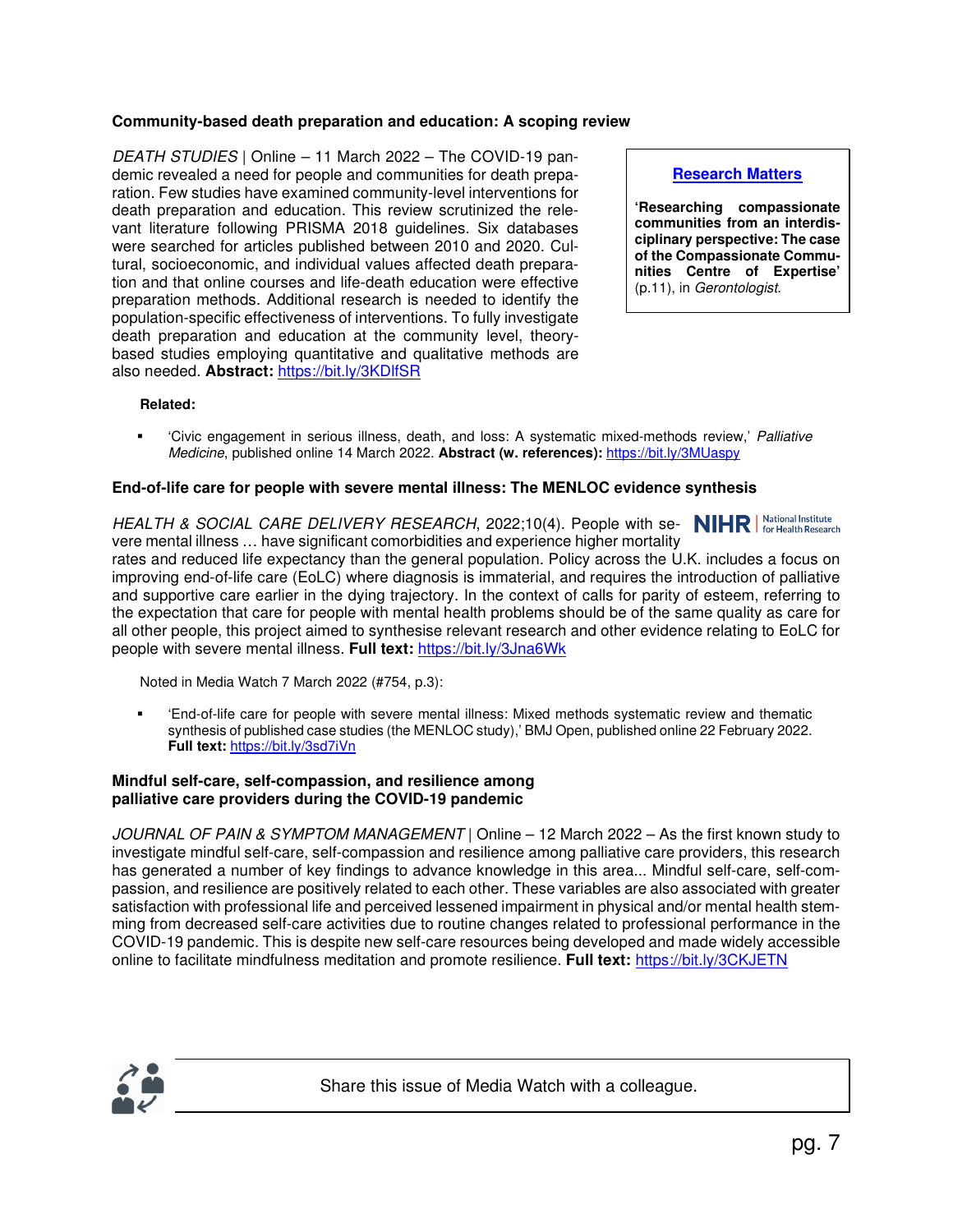# **Top ten tips palliative care clinicians should know about psychedelic-assisted therapy in the context of serious illness**

JOURNAL OF PALLIATIVE MEDICINE | Online – 14 March 2022 – Serious illness-specific content to guide psychedelic-assisted therapy (PAT) applications in hospice and PC clinical settings has been limited. This article offers 10 evidence-informed tips for PC clinicians synthesized through consultation with interdisciplinary and international leading experts in the field with aims to: 1) Familiarize PC clinicians and teams with PAT; 2) Identify the unique challenges pertaining to this intervention given the current legalities and logistical barriers; 3) Discuss therapeutic competencies and considerations for current and future PAT use in PC; and, 4) Highlight critical approaches to optimize the safety and potential benefits of PAT among patients with serious illness and their caregivers. **Abstract:** https://bit.ly/3u1NGmS

**N.B.** Selected articles on PAT in palliative and end-of-life care noted in Media Watch 24 January 2022 (#751, p.10).

# **To accompany, always: Psychological elements of palliative care for the dying patient**

JOURNAL OF PALLIATIVE MEDICINE | Online – 8 March 2022 – Throughout this series [see sidebar] exploring the psychological elements of palliative care (PEPC), the authors suggested that the quality of care is enhanced when clinicians have a deeper understanding of patients' psychological experience of serious illness. This final installment of the series on PEPC has two aims. First, to integrate PEPC into a comfort-focused or hospice setting and, second, to demonstrate how the core psychological concepts previously explored in the series manifest during the dying process. These aspects include frame/formulation, attachment, attunement, transference/countertransference, the holding environment, and clinician wellness. **Abstract:** https://bit.ly/3t16Dqo

#### **Journal of Palliative Medicine**

#### **Special series: Psychological elements of palliative care**

This series defines elements of the therapeutic relationship in palliative care (PC). PC is not psychotherapy. Yet, it can adapt terms and concepts from traditional talk therapy to help clinicians better understand what's going on when they interact with patients. These concepts include frame and formulation, transference and countertransference, clinical attunement, attachment, and the holding environment. **Access series at:** https://bit.ly/3HVqGLv

# **Nurturing socio-culturally and medically appropriate palliative care delivery: Lessons learned by Israeli medical faculty**

JOURNAL OF RELIGION & HEALTH | Online – 9 March 2022 – Israel is one of the few countries with a national policy and defined standards of palliative care (PC); its culture is highly diverse, more traditionally oriented in comparison with Western countries. Described are: 1) PC's current status, self-image, structural factors; 2) Its relation to cultural, political characteristics; and, 3) The chances, goals and obstacles of advancing PC in Israel. The following are discussed: 1) Definition of PC; 2) Multidisciplinary approach; 3) Special role of nurses; 4) Personal perceptions of death; 5) Understanding the role of medicine; 6) Specialty palliative medicine; 7) Religious, spiritual and cultural aspects; 8) Political and economic aspects; 9) Obstacles and weaknesses; and, 10) Prospects and goals of PC. **Full text:** https://bit.ly/3pTSt8L

**N.B.** Search back issues of Media Watch for additional articles on palliative and end-of-life care in" Israel" at: http://bit.ly/2ThijkC

**IPCRC.NET** International Palliative

Search Back Issues of Media Watch @ http://bit.ly/2ThijkC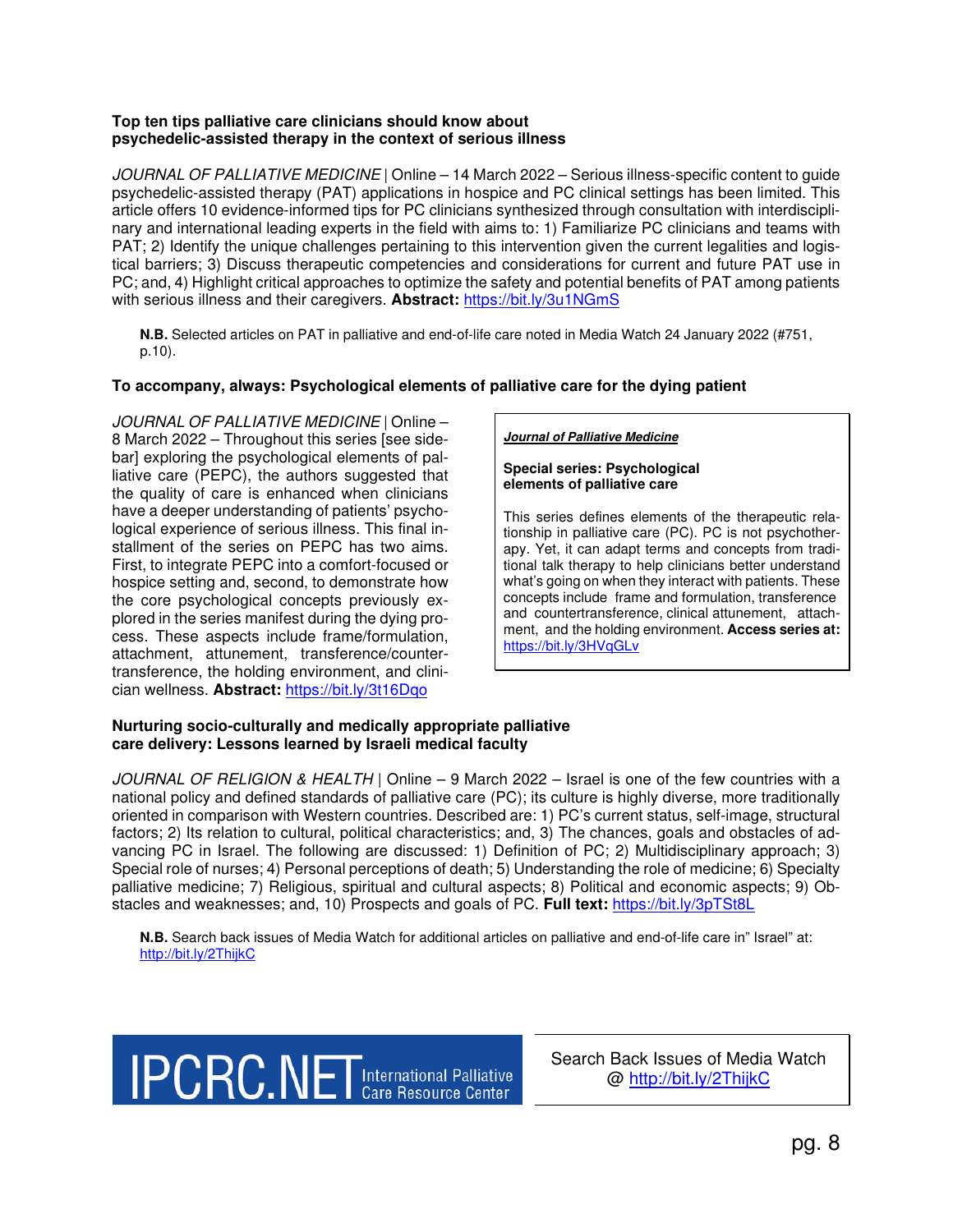# **Unburdening expectation and operating between: Architecture in support of palliative care**

MEDICAL HUMANITIES | Online – 16 March 2022 – The authors findings suggest that palliative care (PC) architects often respond to two briefs, one explicit and the other unspoken. Design responses in relation to the first include: formally expressing a differentiation in the philosophy of care (signaling difference), attention to quality, extending comfort and providing "moments." The second relates to the unburdening of PC facilities from their associative baggage and responding to the tension between the physical and imaginative inhabitation of space. In revealing the presence of this hidden brief, and the relationship between the two, this article invites a broader discussion regarding the capacity of architecture to support PC patients, their families and staff. **Abstract:** https://bit.ly/363uVaN

**N.B.** Selected articles on the relationship between the architecture (i.e., the physical environment) of healthcare facilities and the quality of PC noted in Media Watch 24 January 2022 (#751, p.6).

#### **Neuropalliative care**

# **Clinical guidance in neuropalliative care: An American Academy of Neurology position statement**

 $NEUROLOGY$  Online – 8 March 2022 – In the minds of many physicians as well as the lay public, palliative care (PC) is often seen as synonymous with hospice, and therefore leads to missed opportunities for the provision of palliative services earlier in the disease process. The authors describe PC … and contrast it with specialty PC. They discuss essential elements of communication skills and prognostication and focus on ethical considerations in neuropalliative care as it relates to disorders of consciousness. This article replaces three other Academy position papers regarding supportive care for patients with unique disorders of consciousness: persistent vegetative state, those who are irreversibly paralyzed but retain cognition, and those who lack decisional capacity. **Full text:** https://bit.ly/35B4lWt

#### **Related:**

- 'A scoping review of the evidence for community-based dementia palliative care services and their related service activities,' BMC Palliative Care, published online 9 March 2022. **Full text:** https://bit.ly/3KuSjMZ
- 'Talking about the end of life: Communication patterns in amyotrophic lateral sclerosis a scoping review,' Palliative Care & Social Practice, published online 15 March 2022. **Full text:** https://bit.ly/3i8pwBB

**N.B.** Search back issues of Media Watch for additional articles on "neuropalliative" care at: http://bit.ly/2ThijkC. See also European Association for Palliative Care series on the evolving specialty of neuropalliative care at: https://bit.ly/3rge50A.

#### **Death doulas as supportive companions in end-of-life care: A scoping review**

PALLIATIVE MEDICINE | Online – 10 March 2022 – Death doulas take on diverse roles in end-of-life care (EoLC) … providing psychosocial, spiritual, practical support, companionship and resource navigation. The positive impacts of engaging a death doula include continuous presence, holistic service... The negative aspects include role inconsistencies and confusion among healthcare professionals (HCPs) and the public. Death doulas can augment existing EoLC services, providing holistic and personalised care services at home or hospital settings. Their roles are still evolving and remain mostly unregulated, with little evidence about their impact. There is a need for more studies to explore HCPs' views about this role and examine clinical outcomes among dying persons and their families. **Abstract (w. references):** https://bit.ly/3CHtmeo

**N.B.** Search back issues of Media Watch for additional articles on death "doulas" at: http://bit.ly/2ThijkC



Please report any broken links.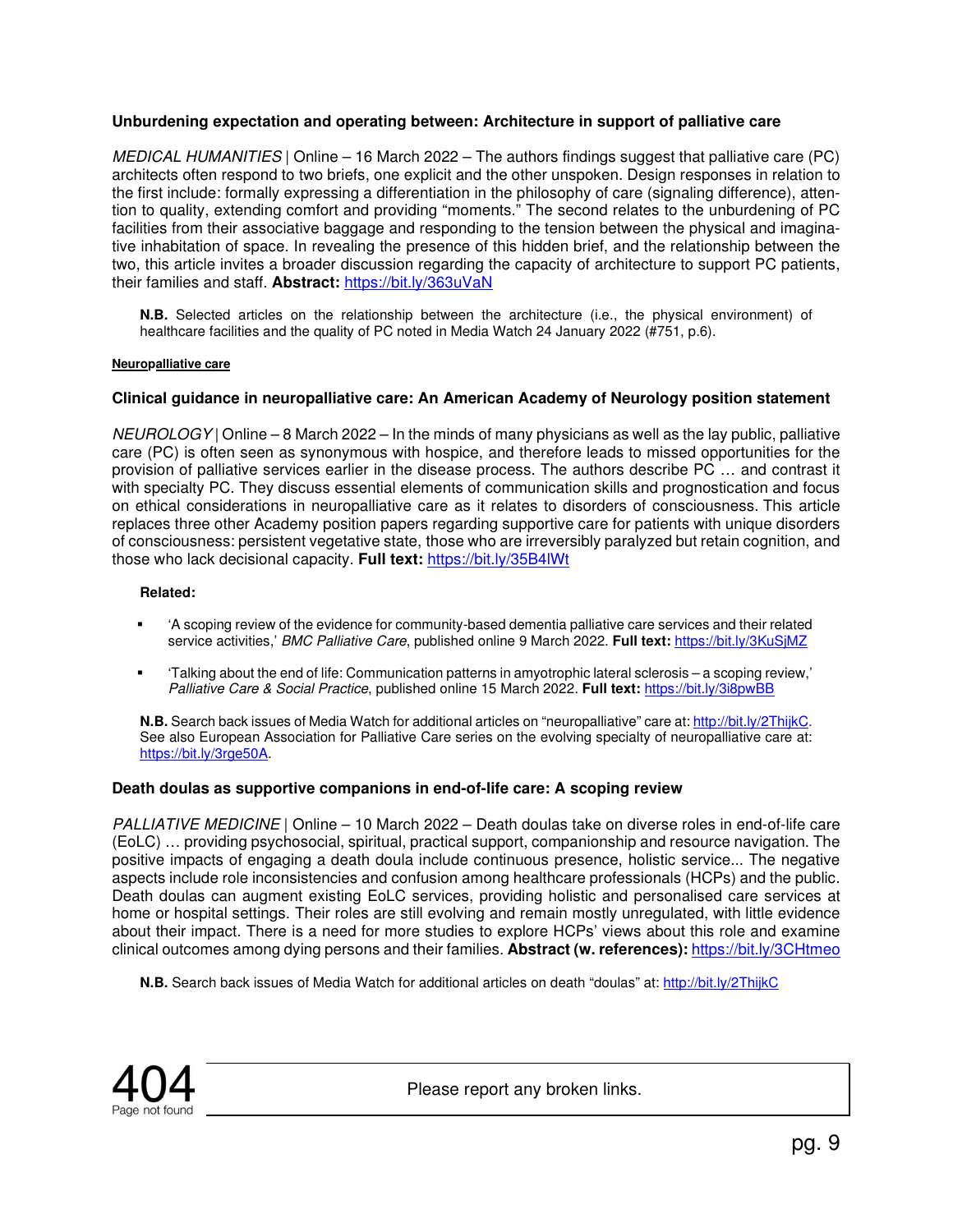# **Unsolved problems and unwanted decision-making in the last year of life: A qualitative analysis of comments from bereaved caregivers**

PALLIATIVE & SUPPORTIVE CARE | Online – 10 March 2022 – Patients in their last year of life, as well as their relatives, often feel that existent care structures of the healthcare system do not adequately address their individual needs and challenges. Particularly outside of hospice and palliative care services, study participants addressed the following, unsolved problems: 1) Poor communication with medical and nursing staff; 2) Insufficient professional support for informal caregivers; 3) Inadequate psycho-social support for patients; and, 4) Poor management of pain and other symptoms. Respondents often stated that their relative had to be cared for and die outside their own home, which the relative did not want. **Abstract (w. references):** https://bit.ly/3CtBjns

# **When does early palliative care influence aggressive care at the end of life?**

SUPPORTIVE CARE IN CANCER | Online – 15 March 2022 – In this study, completed advance directives were associated with reduced chemotherapy in the last 30 days of life and reduced intensive care unit admissions. This may reflect goals-of-care and end-of-life (EoL) discussions and transition of care to comfort measures. Palliative care (PC) paradoxically when initiated within 90 days before death was associated with greater aggressive care at the EoL compared to no PC. This may be due to consultation late in the course of illness with a focus on crisis management in patients frequently utilizing the healthcare system. There is an associated reduction in the use of chemotherapy in the last 30 days of life if PC is consulted 90 days prior to death. **Abstract (w. references):** https://bit.ly/3I8iqaN

#### **Home palliative and end-of-life care**

#### **Integrating home palliative care in oncology: A qualitative study to identify barriers and facilitators**

SUPPORTIVE CARE IN CANCER | Online – 7 March 2022 – Barriers and facilitators were grouped into 3 themes: 1) Perspectives and ideas on integrating oncology and home palliative care (PC); 2) Barriers; and, 3) Facilitators. Barriers included lack of referral criteria for home PC services; financial elements related to home PC services; patients' lack of understanding of the illness trajectory; collusion in doctor-patient communication about imminent death; frequent visits to hospitals; variations in PC services; and, problems in providing treatment and care at home. Facilitators included relationships between oncologists and home PC physicians, and cancer hospital staff experience/knowledge of home PC. Some barriers were comparable with those to early integration of PC into oncology. **Abstract (w. references):** https://bit.ly/3HS1m91

#### **Where Americans Die: Is there really "no place like home"?**

NEW ENGLAND JOURNAL OF MEDICINE | Online – 12 March 2022 – The perception that a good death is one that occurs at home is ingrained in our cultural and social history. But palliative care clinicians have begun to question this idea. What is needed is high-quality end-of-life care that aligns with individual goals and needs. **Access article at:** https://bit.ly/37ksT6l

#### **Related:**

- 'Facebook online support groups for hospice family caregivers of advanced cancer patients: Protocol, facilitation skills and promising outcomes,' Journal of Social Work in End-of-Life Care, published online 12 March 2022. **Abstract:** https://bit.ly/3t5Sg4g
- 'Awareness, acceptance, avoidance: Home care aides' approaches to death and end-of-life care,' Omega – Journal of Death & Dying, published online 4 March 2022. **Abstract (w. references):** https://bit.ly/3sNnrkC
- 'Palliative care applied to the elderly at home,' Revista de Pesquisa, Cuidado é Fundamental, 2022;14(1): 1-9. **Full text:** https://bit.ly/3I4M54A

**N.B.** English language article.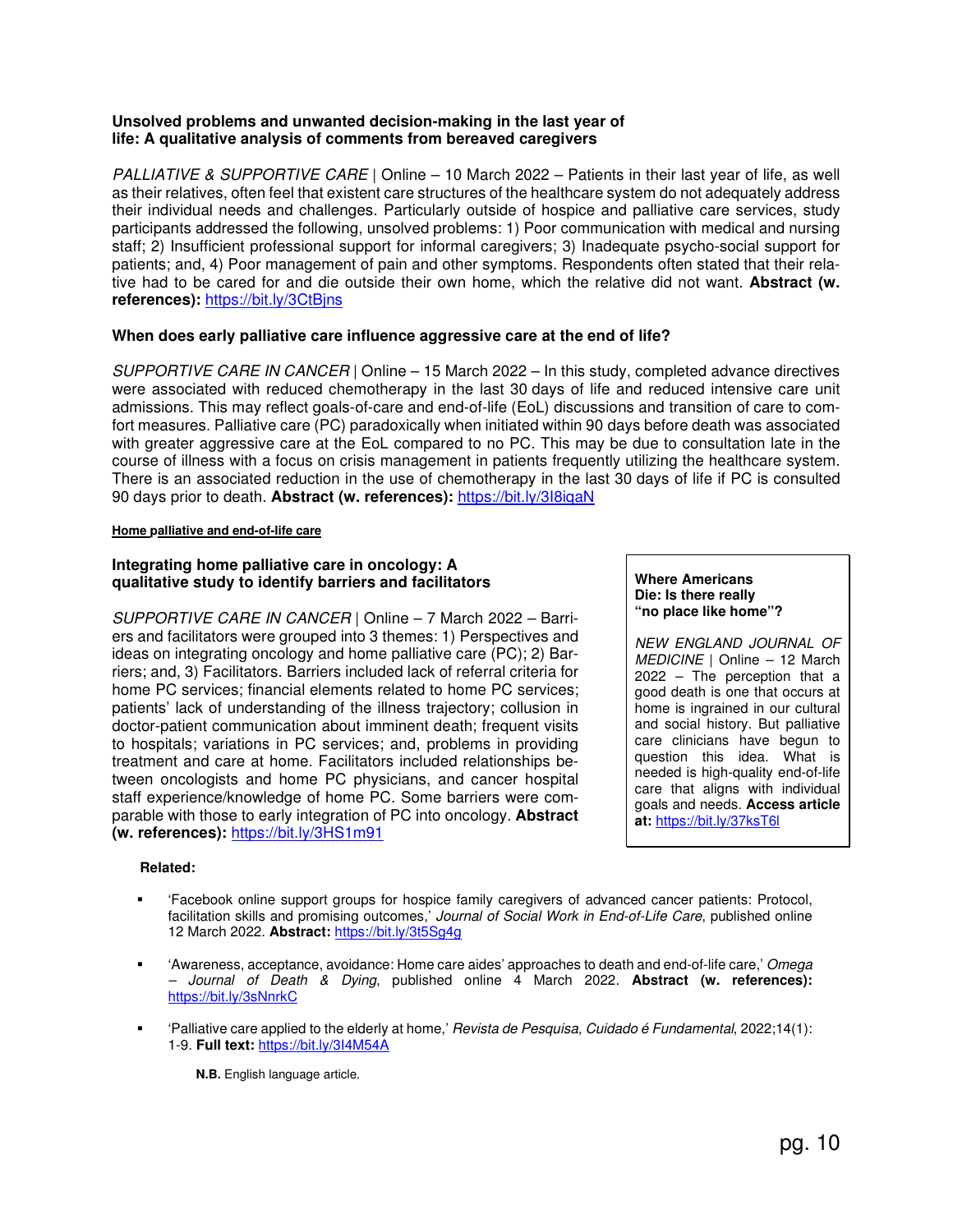# **Research Matters**

#### **Researching compassionate communities from an interdisciplinary perspective: The case of the Compassionate Communities Centre of Expertise**

GERONTOLOGIST | Online – 9 March 2022 – Compassionate communities (CC) are places and environments in which people, networks and institutions actively work together and are empowered to improve the circumstances, health, and well-being of those facing serious illness, death, dying and loss. The study of their development, implementation and evaluation requires an interdisciplinary research approach that has hitherto been lacking. Research groups at Vrije Universiteit Brussel united in the interdisciplinary Compassionate Communities Centre of Expertise (COCO) to investigate CC. This paper describes the first results of COCO; 1) An interdisciplinary mode of collaboration; 2) A shared conceptual understanding and definition of CC; and, 3) A shared research agenda on CC. **Abstract:** https://bit.ly/3I0eNUg

**N.B.** Compassionate Communities Centre of Expertise website: https://bit.ly/3igFlX0. Selected articles on CC noted in Media Watch 20 December 2021 (#748, pp.6-7).

#### **'Exploring Narratives of Death'**

# **A case study of researcher experiences in studying dying, death and grief in an interdisciplinary setting**

MORTALITY | Online – 9 March 2022 – The authors shed critical light on researcher experiences in an interdisciplinary collaboration on the topics of dying, death of grief, and examine what possibilities and challenges it prefaces for future interdisciplinary research in the field. An interdisciplinary study group … is examined over a period of one year through participant observation and semi-structured interviews. Researchers strongly advocate for more interdisciplinary agendas in death studies in order to develop greater intellectual advancement in the field and/or practical application of research in society. However, a lack of structural and temporal latitude in researchers' professional roles in the university could inhibit their ability to perform such research in the long term. **Full text:** https://bit.ly/3J0Bnxp

#### **The equity turn in palliative and end-of-life care research: Lessons from the poverty literature**

SOCIOLOGY COMPASS | Online – 15 March 2022 – Palliative and end-of-life care (EoLC) researchers are being issued "wake up" calls that they need to start adopting an equity framework and pay more attention to how the social determinants of health impact people at the end of their lives. Acknowledging systemic health inequities has become even more important during COVID-19. Learning needs to be incorporated from decades of work within critical poverty studies which critiques the very concept of poverty. The author highlights the most relevant of these critiques and advocates for the transfer and translation of these arguments into palliative and EoLC research by scholars working in the field. Just as poverty studies was critiqued in the 1990s for theoretical weakness and an uncritical empiricism… **Full text:** https://bit.ly/3wffVRZ

# **Publishing Matters**

# **Editorial misconduct: The case of online predatory journals**

HELIYON, 2022;8(3):E08999. Today, journals that exhibit non-standard behavior pose a threat to scholarly and scientific integrity. Their growth is skyrocketing, which indicates that there is a business niche that makes them profitable. Ostensibly their interest should be to disseminate knowledge, but in fact their aim is to benefit from unmindful researchers who find themselves under constant pressure to publish. There is thus a need for articles like this one, to bring attention to this worrisome situation and provide an opportunity to reflect on objectionable publishing practices. This, then, is the raison d'être for the objectives stated at the outset of this article, namely, putting the existing scientific literature to use to help spot journals of this kind and warn uninformed researchers about their editorial practices. **Full text:** https://bit.ly/3i7wcQp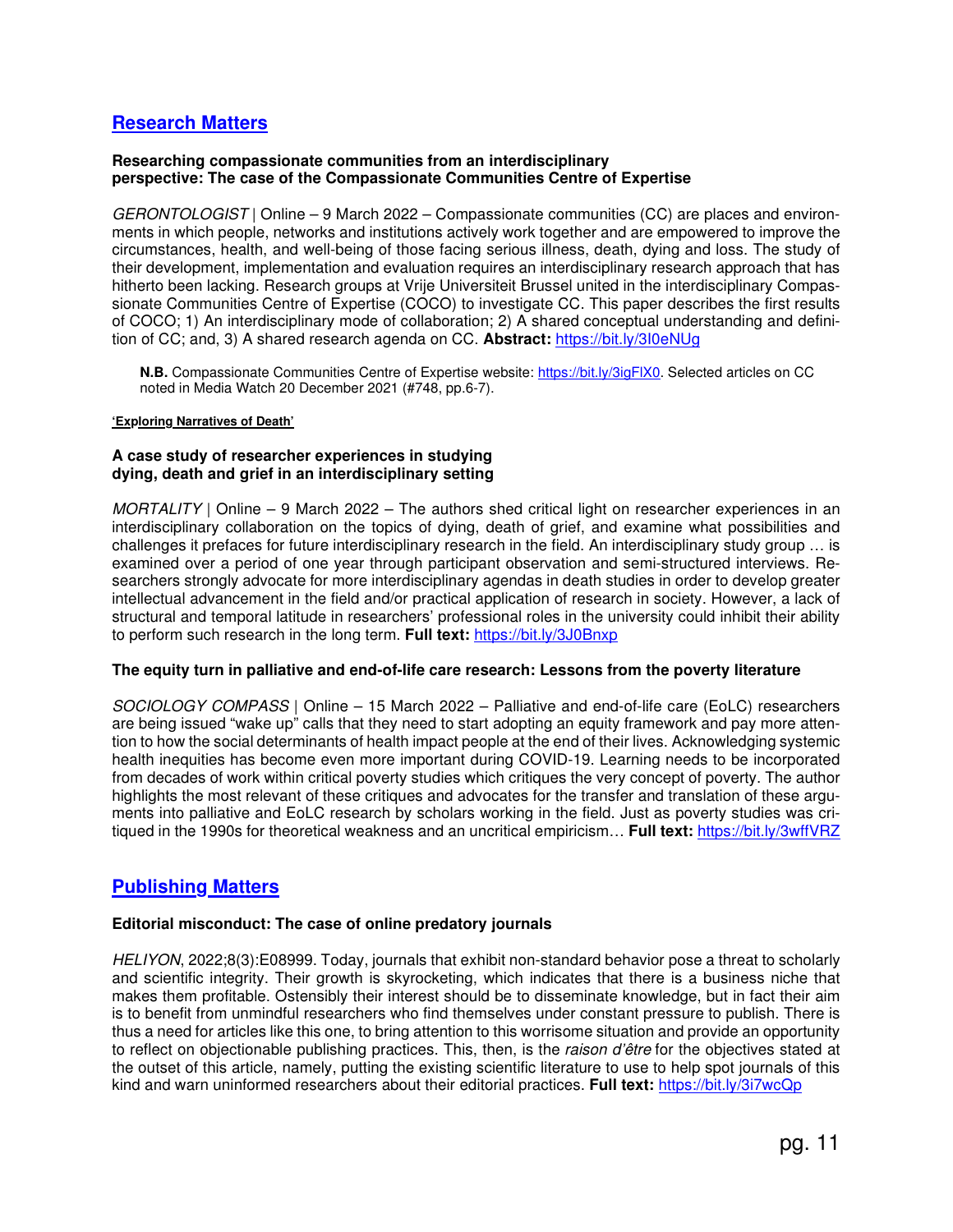# **Combatting Predatory Academic Journals & Conferences**

INTERACADEMY PARTNERSHIP | Online – 11 March 2022 – The research sector has become increasingly vulnerable to overt commercial predation. As academic and publishing business models, research evaluation and peer-review systems continue to evolve, they are susceptible to exploitation and malpractice. Driven by profit and self-interest, the extent of this predation is on the rise. It risks polluting the global



research enterprise, with serious implications for research quality and integrity; wasting research funding, derailing research careers, and compromising evidence-based policy decisions. Today sees the release of a new report from the InterAcademy Partnership. https://bit.ly/3pYlW1g

#### **Analysis of 567,758 randomized controlled trials published over 30 years reveals trends in phrases used to discuss results that do not reach statistical significance**

PLOS BIOLOGY | Online – 18 February 2022 – The power of language to modify the reader's perception of interpreting biomedical results cannot be underestimated. Misreporting and misinterpretation are pressing problems in randomized controlled trials (RCT) output. The authors' findings suggest specific phrasing to report nonsignificant findings remain fairly common in RCTs. RCTs are time- and energy-consuming endeavors, and an "almost significant" result, can, therefore, be a disappointing experience in terms of the interpretation and publication of the results… Description of the characteristics of the most prevalent phrases can help readers, peer reviewers, and editors to detect potential spin in manuscripts that overstate or incorrectly interpret their nonsignificant results. **Full text:** https://bit.ly/3tI06jE

# **Media Watch: Editorial Practice**

EACH LISTING IN MEDIA WATCH represents a condensed version or extract of what is broadcast, posted (on the Internet) or published; in the case of a journal article, an edited version of the abstract or introductory paragraph, or an extract. Headlines are as in the original article, report, etc. There is no editorializing ... and, every attempt is made to present a balanced, representative sample of "current thinking" on any given issue or topic. The biweekly report is issue-oriented and offered as a potential advocacy, research and teaching tool.

#### **Distribution**

MEDIA WATCH IS DISTRIBUTED AT NO COST to colleagues active or with a special interest in hospice, palliative care and end of life issues. Recipients are encouraged to share the report with their colleagues. The distribution list is a proprietary one, used exclusively for the distribution of the report and occasional supplements. It is not used or made available for any other purpose whatsoever – to protect the privacy of recipients and also to avoid generating undue email traffic.

# **Links to Sources**

**1.** Short URLs are used in Media Watch. Links to pdf documents, however, cannot always be shortened.

**2.** Links are checked and confirmed as active before each edition of Media Watch is distributed.

**3.** Links often remain active, however, for only a limited period of time.

**4.** Access to a complete article, in some cases, may require a subscription or one-time charge.

**5.** If a link appears broken or inactive, try copying/pasting the URL into the address bar of your browser or, alternatively, Google the title of the article or report, and the name of the source.

**6.** Due to its relevance, an article may be listed but for which a link is not available; access, therefore, may only be possible directly from the source (e.g., publication) or through the services of a library.

#### **Something Missed or Overlooked?**

IF YOU ARE AWARE OF A CURRENT REPORT, ARTICLE, ETC., relevant to hospice, palliative care or end-of-life issues not mentioned, please alert this office (contact information below) so that it can be included in a future issue of Media Watch. Thank you.